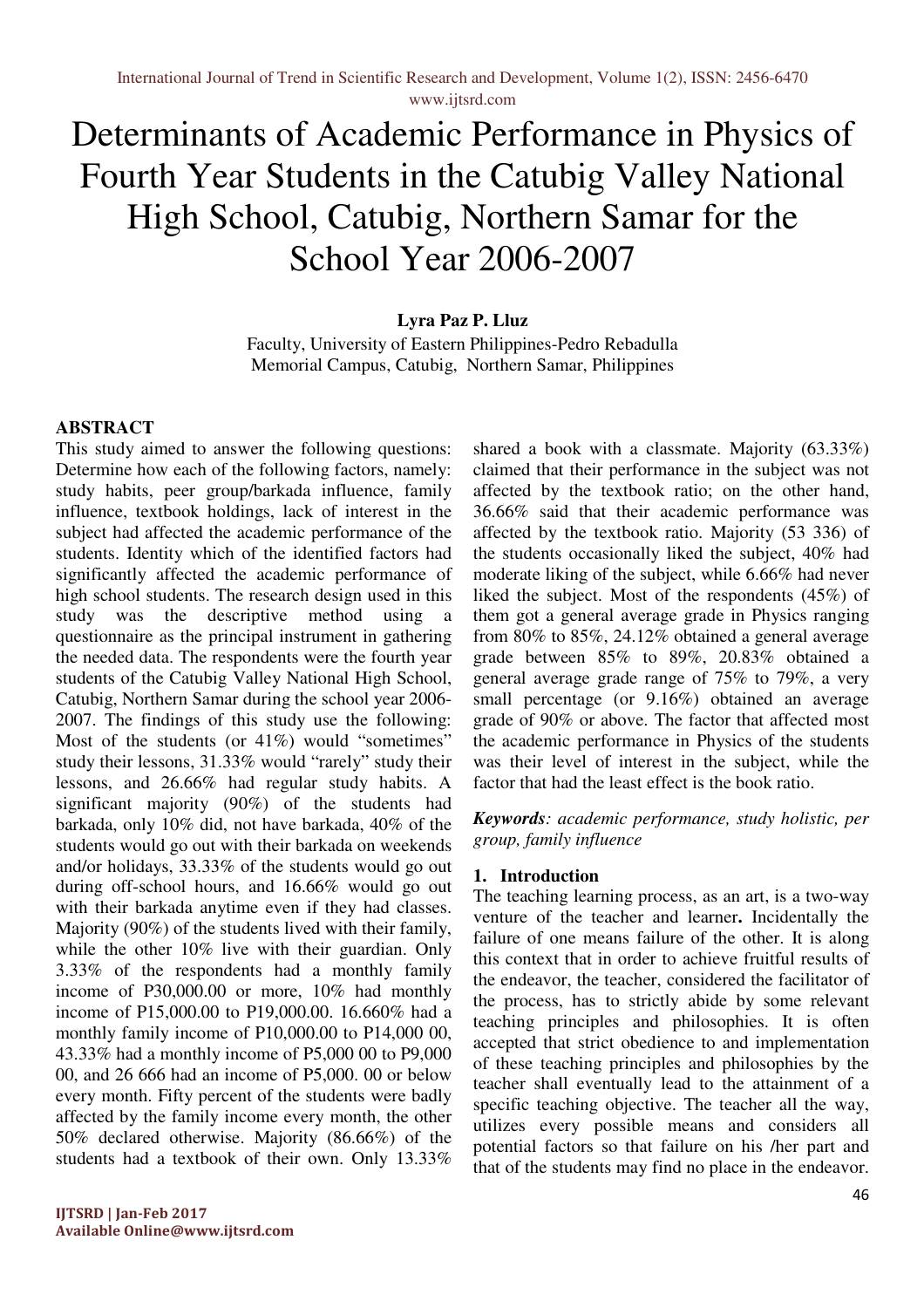Most psychologists define learning as any relatively permanent change of behavior which occurs as a result of practice or experience. True learning involves a process of self- discovery, exploration, and experimentation which stimulates powers and changes of development. In all instances, educational psychologists are one in saying that learning connotes changes in the performance of the learner. One of the simplest kinds of learning is habituation which occurs when someone becomes accustomed to a repeated stimulus and ceases to respond to it. Undeniably, learning comes in various ways. It involves the acquisition of new ideas and strategies while performance involves action on the basis of this new cognition in one way or another, any amount of academic performance affects the whole personality of the individual true learning is the development of the whole person. Factors have to be taken into account as far as academic performance of an individual is concerned. These factors may be found within the learner or outside of him. From every standpoint of learning, the individual learner remains an easy prey to various considerations such as the kind of study habits, his immediate environment, his strong will to learn, and many more**.** Every time the teacher enters the classroom for his/her regular teaching routine, he/ she is often optimistic in bringing out favorable results from the students. She/he considers this particular endeavor successful if good learning performance of the students has been achieved. All the while, various factors that would affect the academic performance of the class should be meticulously considers, otherwise, the day's work of the teacher shall be futile. This study therefore, aimed to give answer to the question. What are the factors that affected the academic performance in physics of the fourth year students of the Catubig Valley National High School, Catubig. Northern Samar during the school year 2006-2007.

#### **2. Objectives of the Study**

Specifically, it answered the following questions: 1.How each of the following factors, namely:

- a. a study habits
- b. peer group/barkada influence
- c. family influence
- d. textbook holdings
- e. lack of interest in the subject

had affected the academic performance of the students

2. Identity which of the identified factors had significantly affected the academic performance of high school students.

#### **3. Methodology Locale of the Study**

This study was conducted at Catubig, Northern Samar, a municipality located at eastern portion of the province Catubig. Northern Samar is basically an agricultural community, most of whose populaces earn their having from rice and copra production. However, a significant percentage of the populations are professionals, most of whom are teachers. It has, within the poblacion, the University of Eastern Philippines-Catubig and the Catubig Valley National High School.

#### **Respondents**

The respondents of the study were the fourth year students of the Catubig Valley National High School during the school year 2006-2007.

#### **The Variables**

The independent variables were the factors that affected the academic performance in Physics of the Student-respondents during the school year 2006- 2007. These variables include study habits, peer/ barkada system, family background, textbooks and other school facilities, lack of interest in the subject. The variables were measured through the grades in Physics of the respondents during the school year 2006-2007. The dependent variable was the academic performance in Physics of high school students.

#### **Research Design**

Study used the descriptive method of research Questionnaires were given to the respondents. Solicited answer were analyzed and interpreted, relative to their grades in Physics.

#### **Research Instrument**

Since the survey questionnaires were considered very appropriate instruments in deriving the essential data, substantial contents of the questionnaires were made and constructed carefully by the researchers in order to elicit the needed information. This study therefore used the researchers made questionnaires

#### **Population and Sampling**

The respondents of this study were fourth year students of Catubig Valley National High School, Catubig Northern, Samar during the School Year 2006-2007 Since it was not possible for the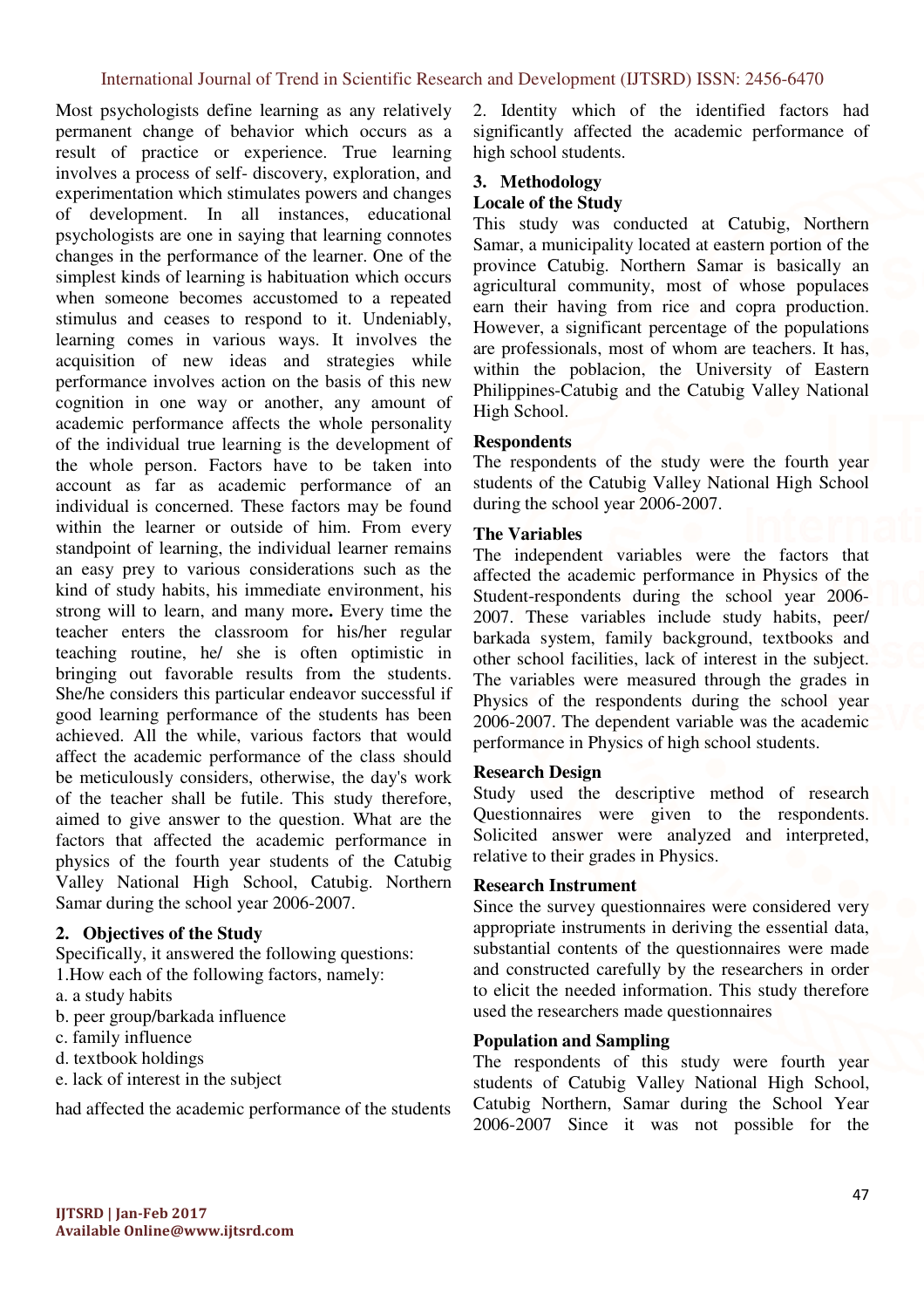researchers to conduct personal interviews with the student-respondents, questionnaires were distributed to the respondents tor them to answer individually. The respondents were chosen by means of simple random sampling.

## **Statistical Analysis of Data**

The data of this study were analyzed using the frequency counts and percentages. Other statistical measures such as the mean and standard deviation were also used regular study habits.

# **4. Results and Discussion THE INDEPENDENT VARIABLES**

## **A. Study Habits**

The data herein showed that the study habits of the students have greatly influenced the academic performance of the students. It was reflected in the data that the better and more effective the study habits, the better their academic performance.

| <b>Respondents' Study Habits</b> |    | <b>Regular</b> |       | <b>Sometimes</b> | <b>Rarely</b> |       |  |
|----------------------------------|----|----------------|-------|------------------|---------------|-------|--|
|                                  | N  | $\%$           | N     | $\%$             | N             | $\%$  |  |
|                                  | 14 | 46.66          | 11    | 36.66            | 5             | 16.66 |  |
| 2                                | 12 | 40.00          | 14    | 46.66            | 4             | 13.33 |  |
| 3                                | 13 | 43.33          | 11    | 36.66            | 6             | 20.00 |  |
| 4                                | 1  | 3.33           | 16    | 53.33            | 13            | 43.33 |  |
| 5                                | 9  | 30.00          | 14    | 46.66            | 7             | 23.33 |  |
| 6                                | 7  | 23.33          | 12    | 40.00            | 11            | 36.66 |  |
| 7                                | 2  | 6.66           | 13    | 43.33            | 15            | 50.00 |  |
| 8                                | 7  | 23.00          | 12    | 40.00            | 11            | 36.66 |  |
| 9                                | 9  | 30.00          | 11    | 36.66            | 10            | 33.33 |  |
| 10                               | 6  | 20.00          | 12    | 40.00            | 12            | 40.00 |  |
| <b>Grand Mean</b>                | 8  |                | 12.6  |                  | 9.4           |       |  |
| <b>Standard Deviation</b>        |    | 4.03           | 1.65  |                  | 3.69          |       |  |
| Percentage Mean                  |    | 26.66          | 41.99 |                  | 31.33         |       |  |

## **Table 1 Respondents' Perceptions on the Study Habits**

## **B. Peer Group / Barkada Influence**

Of the thirty (30) respondents, twenty seven (27) or 0% had barkada, while only three (3) or 10% did not have. On the other hand, twelve (12) or 40% would go out with their barkada during week-ends and holidays. There were ten (10) or 1% of the respondents who claimed going out with their barkada during off- school hours while five (5) or 16.66% would go out with their barkada even if they had classes.

| Do you have a barkada?                             | <b>Frequency</b> | <b>Percentage</b> |
|----------------------------------------------------|------------------|-------------------|
| <b>YES</b>                                         | 27               | 90%               |
| <b>NO</b>                                          | 3                | $10\%$            |
| <b>TOTAL</b>                                       | 30               | 100%              |
| When do you go out with your barkada?              | Frequency        | Percentage        |
| Anytime I feel going with them even if had classes | 5                | 16.66%            |
| During off-school hours                            | 10               | 33.33%            |
| During week - ends and holidays                    | 12               | 40.00%            |
| <b>TOTAL</b>                                       | 30               | 100%              |

| Table 2 Respondents' Responses on Peer Group/Barkada Influence |  |
|----------------------------------------------------------------|--|
|----------------------------------------------------------------|--|

## **C. Family Influence**

Majority (90%)) of the students lived with their family, while the other 10% lived with their guardian Only 3.33% of the respondents had a monthly income of P30,000 or more, 10% had a monthly income of PI5,000 00 to P19,000.00, 16.66% had a monthly family income of Pl0,000.00 to P14,000 00,43.33% had a monthly income of P5,000,00 to P9,000.00 and 26 66% had an income of '5,000 00 or below every month. Fifty percent of the students were badly affected by the family income every month, the other 50% declared otherwise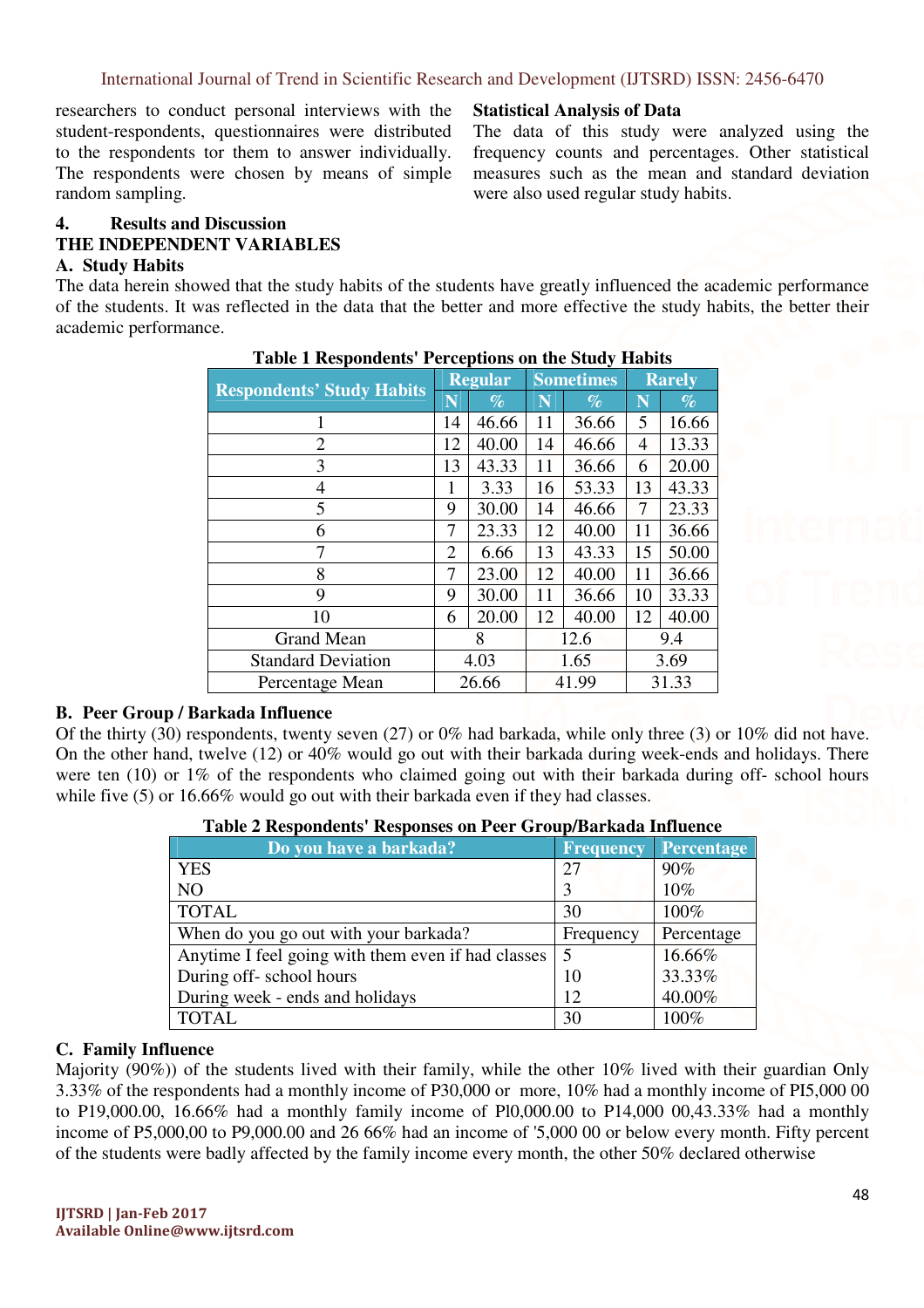| Whom do you live with at home?                                   | <b>Frequency</b> | <b>Percentage</b> |
|------------------------------------------------------------------|------------------|-------------------|
| With my parents together with my brother/s and/or sister/s       | 27               | 90%               |
| With my guardians                                                | 3                | $10\%$            |
| <b>TOTAL</b>                                                     | 30               | 100%              |
| What is your estimated family income per month?                  | Frequency        | Percentage        |
| P 30,000.00 or above                                             |                  | 3.33%             |
| Between P 25,000 and P 29,000                                    |                  | 0.00%             |
| Between P 20,000 and P 24,000                                    |                  | $0.00\%$          |
| Between P 15,000 und P 19,000                                    | 3                | 10.00%            |
| Between P 10,000 and P 14,000                                    | 5                | 16.66%            |
| Between P 5,000 and P 9,000                                      | 13               | 43.33%            |
| P5,000.00 or below                                               | 8                | 26 66%            |
| <b>TOTAL</b>                                                     | 30               | 100%              |
| Are your studies affected badly by your family's monthly income? | Frequency        | Percentage        |
| <b>YES</b>                                                       | 15               | 50%               |
| NO                                                               | 15               | 50%               |
| <b>TOTAL</b>                                                     | 30               | 100%              |

## **Table 3 Respondents' Perceptions on Family Influence**

# **D. Textbook Holdings**

As far as the textbook ratio is concerned, of the thirty (30) students surveyed, twenty-six (26) or 86.66% of them claimed a once book to one student (1:1) ration. The other four (4) respondents or 13.33% admitted a one hook to two students (1:2) ratio When asked whether the level of their performance in Physics was affected by this ratio, eleven (1) or 36.66% answered yes, while nineteen (19) or 63.33% sad no.

| Table 4 Students Responses on the Textbook Holdings             |           |                   |  |  |  |  |  |  |  |
|-----------------------------------------------------------------|-----------|-------------------|--|--|--|--|--|--|--|
| What is the Physics textbook ratio in your school?              | Frequency | <b>Percentage</b> |  |  |  |  |  |  |  |
| One book to one students                                        | 26        | 86.66%            |  |  |  |  |  |  |  |
| One book to two students                                        | 24        | 13.31%            |  |  |  |  |  |  |  |
| One book to three students                                      | $\theta$  | $0.00\%$          |  |  |  |  |  |  |  |
| One book to more than three students                            | $\theta$  | $0.00\%$          |  |  |  |  |  |  |  |
| <b>TOTAL</b>                                                    | 30        | 100%              |  |  |  |  |  |  |  |
| Is your level of performance in Physics affected by this ratio? | Frequency | Percentage        |  |  |  |  |  |  |  |
| <b>YES</b>                                                      | 11        | 36.66%            |  |  |  |  |  |  |  |
| N <sub>O</sub>                                                  | 19        | 61.33%            |  |  |  |  |  |  |  |
| <b>TOTAL</b>                                                    | 30        | $100\%$           |  |  |  |  |  |  |  |

# **Table 4 Students' Responses on the Textbook Holdings**

## **E. Students' Interest in the Subject**

Table 5 shows the level of interest of the students in the subject. It can be seen that out of thirty (30) studentrespondents, twelve (12) or 4o% of them moderately like the subject, while remarkably sixteen (16) or 53.3% claimed to have occasional liking in the subject. However, it must also be noted herein that two (2) or 6.66% of them never have liked the subject at all.

Unfortunately, no one of the respondents have signified extreme level of liking of the subject.

| <b>Table 5 Students level of interest in the subject</b> |               |                   |  |  |  |  |  |  |
|----------------------------------------------------------|---------------|-------------------|--|--|--|--|--|--|
| <b>How do you like Physics as a Subject?</b> Frequency   |               | <b>Percentage</b> |  |  |  |  |  |  |
| Extremely                                                |               | $0.00\%$          |  |  |  |  |  |  |
| Moderately                                               | 12            | 40.00%            |  |  |  |  |  |  |
| Occasionally                                             | 16            | 53.33%            |  |  |  |  |  |  |
| Never at all                                             | $\mathcal{D}$ | $6.66\%$          |  |  |  |  |  |  |
| TOTAL.                                                   | 30            | $100\%$           |  |  |  |  |  |  |

# **Table 5 Students' level of interest in the subject**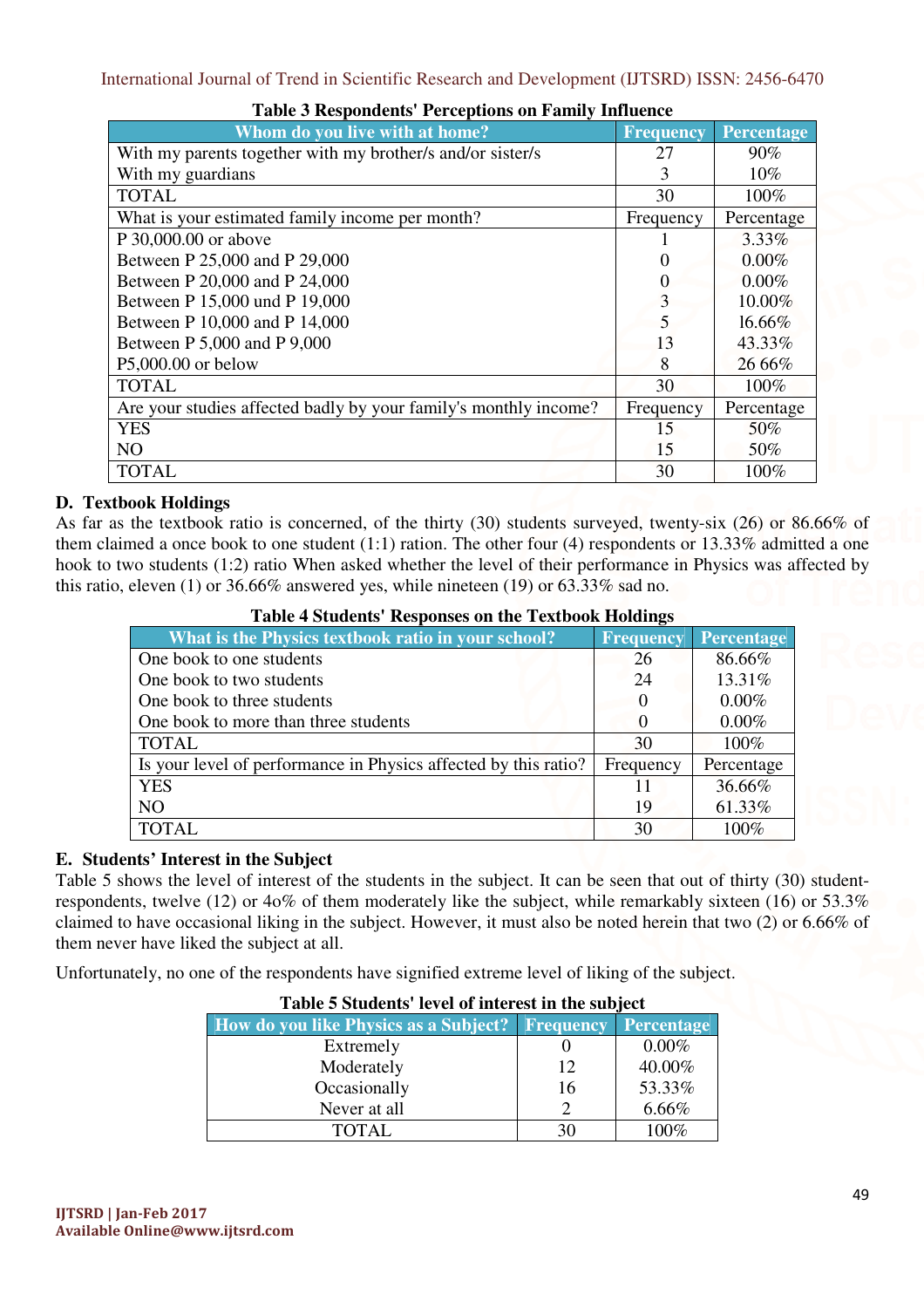International Journal of Trend in Scientific Research and Development (IJTSRD) ISSN: 2456-6470

Study habits affected the performance of the respondents academically. Of the thirty (30) respondents, 13 5 or 45% of them obtained a grade range of 80% to 84% while 9 16% got a grade range of 90% or above.

The frequency of study habits affected the academic performance of the students. Most of the respondents (12.6 or 41.99%) would only "sometimes" study their lessons, 9.4 or 31.33% "rarely" studied their lessons, and 8 or 26.60% would mind studying their lessons "regularly."

| <b>GRADE</b>         | <b>1st Grading</b> |                 | 2nd Grading    |          | 3rd Grading 4th Grading |          |    |          | <b>MG</b> | <b>MP</b> |
|----------------------|--------------------|-----------------|----------------|----------|-------------------------|----------|----|----------|-----------|-----------|
| <b>RANGE</b>         |                    | $\mathcal{O}_0$ |                | $\%$     |                         | $\%$     |    | $\%$     |           |           |
| 90% or above         | ∍                  | 6.66%           | $\overline{2}$ | $6.66\%$ | 0                       | $0.00\%$ |    | 23.33%   | 2.75      | 9.16%     |
| 85% to 89%           |                    | 16.66%          | 6              | 20.00%   | 9                       | 30.00%   | Q  | 30.00%   | 7.25      | 24.17%    |
| 80% to 84%           |                    | 50.00%          | 15             | 50.00%   | 12                      | 40.00%   | 12 | 40.00%   | 13.5      | 45.00%    |
| 75% to 79%           | ⇁                  | 23.33%          | ⇁              | 23.33%   | 9                       | 30.00%   |    | 6.66%    | 6.25      | 20.83%    |
| below 75% or Failure |                    | 3.33%           | 0              | $0.00\%$ | 0                       | $0.00\%$ |    | $0.00\%$ | 0.25      | 0.83%     |

#### **Table 6 Respondents' Grade-Based Academic Performance**

F – Frequency

% - Percentage

MG- Frequency Mean

MP- Percentage. Mean

| <b>GRADE</b> |                | <b>1st Grading</b> |                             | <b>2nd Grading</b> | 3rd Grading      |          |                             | <b>4th Grading</b> | <b>Total</b> |          |
|--------------|----------------|--------------------|-----------------------------|--------------------|------------------|----------|-----------------------------|--------------------|--------------|----------|
| <b>RANGE</b> | $\Omega$       | E                  | $\Omega$                    | E                  | O                | E        | $\Omega$                    | E                  | $\Gamma$     | $\bf E$  |
| 90% or above | $\overline{2}$ | 30                 | $\mathcal{D}_{\mathcal{L}}$ | 30                 | 0                | 30       | 7                           | 30                 | 11           | 120      |
| Failure      |                | $\mathcal{O}$      |                             | $\theta$           |                  | $\theta$ | $\Omega$                    | $\Omega$           |              |          |
| <b>Total</b> | 3              | 30                 | $\mathbf{2}$                | 30                 | $\boldsymbol{0}$ | 30       | 7                           | 30                 | 12           | 120      |
| 85% to 89%   | 5              | 30                 | 6                           | 30                 | 9                | 30       | 9                           | 30                 | 29           | 30       |
| Failure      |                | 0                  |                             | $\Omega$           | 0                | 0        | $\Omega$                    | 0                  |              | 0        |
| <b>Total</b> | 6              | 30                 | 6                           | 30                 | 9                | 30       | 9                           | 30                 | 30           | 120      |
| 80% to 84%   | 15             | 30                 | 15                          | 30                 | 12               | 30       | 12                          | 30                 | 54           | 120      |
| Failure      |                | 0                  |                             | 0                  | 0                | $\Omega$ | $\Omega$                    | 0                  |              |          |
| <b>Total</b> | 16             | 30                 | 15                          | 30                 | 12               | 30       | 12                          | 30                 | 555          | 120      |
| 75% to 79%   | 7              | 30                 |                             | 30                 | 9                | 30       | $\mathcal{D}_{\mathcal{L}}$ | 30                 | 25           | 120      |
| Failure      |                | ∩                  |                             | 0                  | 0                | 0        | $\Omega$                    | 0                  |              | $\Omega$ |
| <b>Total</b> | 8              | 30                 | 7                           | 30                 | 9                | 30       | 2                           | 30                 | 26           | 120      |

## **5. Conclusions**

Student cannot be expected to perform academically in a subject where his/her degree of interest is low. Students would rather miss their classes and would prefer to have dates with their barkadas. Study habits affected the academic performance in Physics of the respondents. The academic performance in physics had been affected accordingly by the factors identified in this study, though the level of interest of the students in the subject had the most effect, while the family factor affected least.

## **6. Recommendations**

The level of interest of the students in the subject should be enhanced. The teacher, in this regard, can possibly help the student in their interest enhancement process. The students should develop in themselves the values of self-confidence, determination and

strong will to subdue their urge of going out with their barkadas even if they had classes. Teachers should be keen and alert once irregular study behaviors are spotted. The teacher may bring the problem to the attention of the parent concerned. A significant majority (27 or 90%) of the respondent. This could contribute to the level of academic performance of these students. There was a slight effect on the academic performance students as far as the family as a factor is concerned. Though most of them have a monthly income of between P5, 000 00 and P9, 000 00, fifteen (15) or 50% of them claimed that their studies were badly affected by the monthly income, while the other fifteen (15) or 50% stated negatively. On the other hand, twenty seven (27) or 90% lived with their parents, while only three (3) or 10% lived